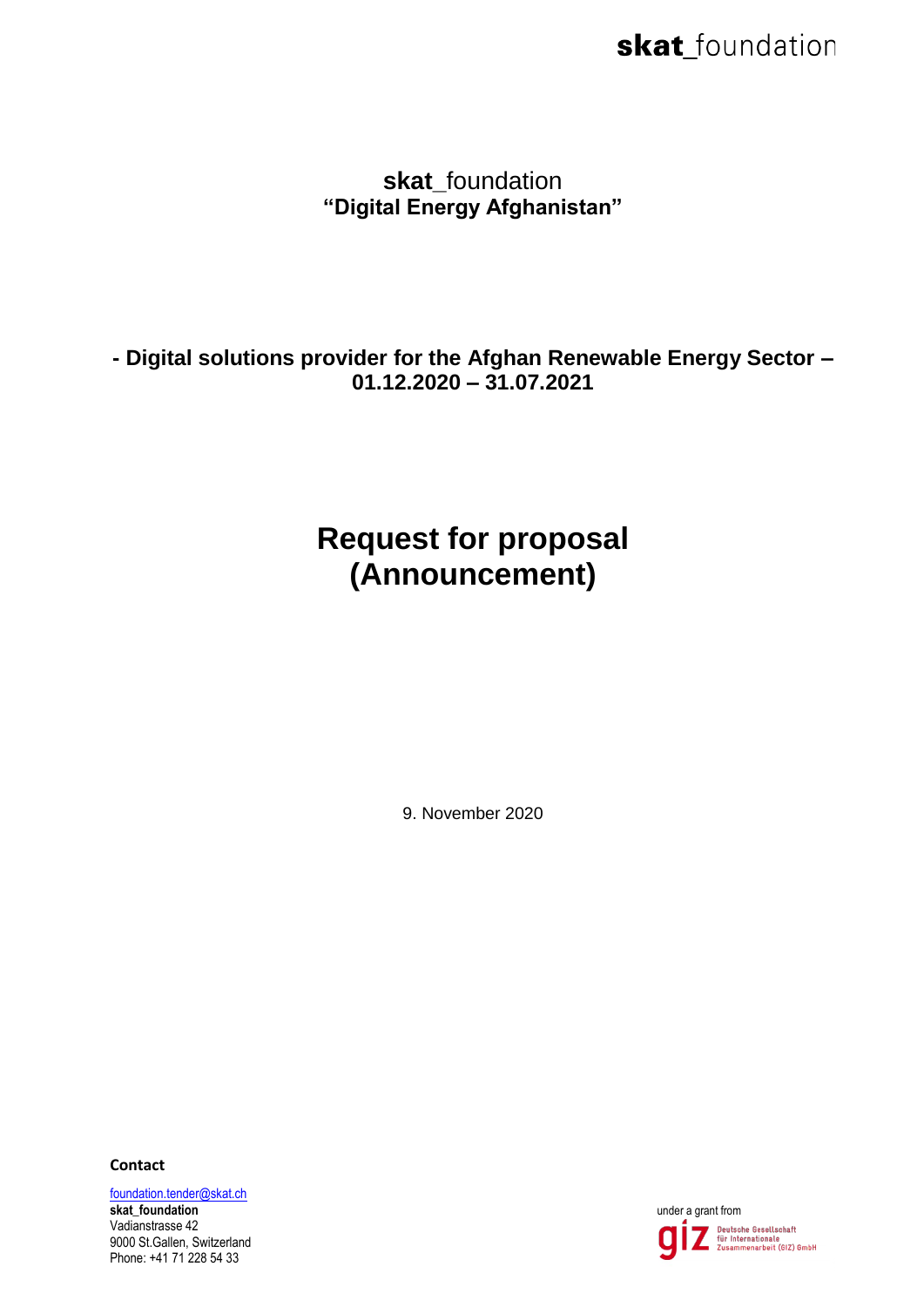### **Table of Contents**

### **Acronyms/Abbreviations**

| BIF        | <b>Bidder Information Form</b>                          |
|------------|---------------------------------------------------------|
| <b>BSF</b> | <b>Bidder Submission Form</b>                           |
| CET        | Central European Time                                   |
| CН         | Switzerland                                             |
| CV         | Curriculum Vitae                                        |
| DEU        | Germany                                                 |
| EG         | <b>Evaluation Grid</b>                                  |
| GIZ        | Deutsche Gesellschaft für Internationale Zusammenarbeit |
| GP         | <b>General Provisions by SF</b>                         |
| QF         | <b>Qualification Form</b>                               |
| <b>SF</b>  | <b>Skat Foundation</b>                                  |
| TaC        | Terms and Conditions by GIZ                             |
| ΤN         | <b>Tender Notice</b>                                    |
| ToR        | <b>Terms of Reference</b>                               |
| <b>RFP</b> | <b>Request for Proposal</b>                             |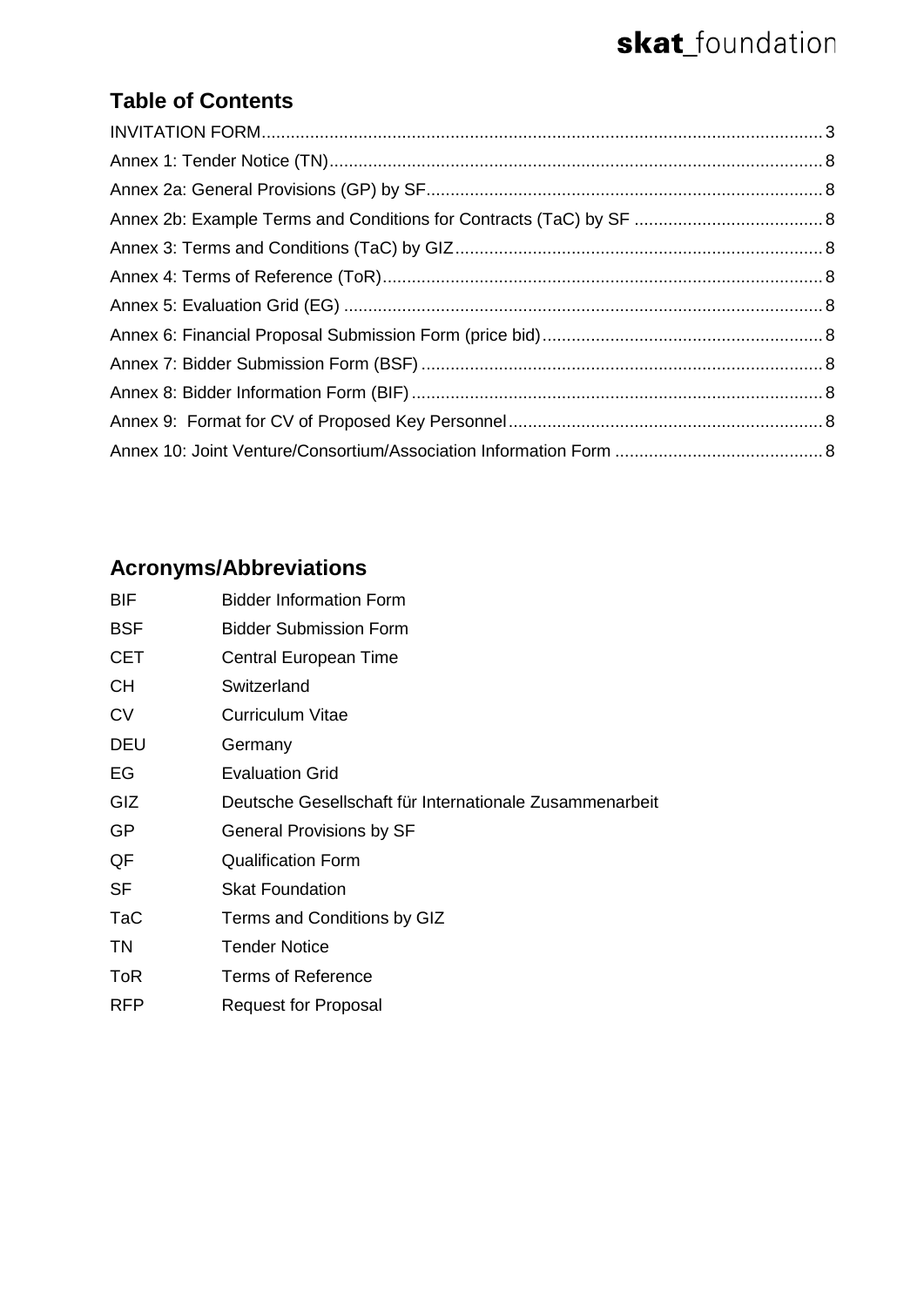#### <span id="page-2-0"></span>**INVITATION FORM**

|                              | DATE: November 9, 2020                                   |
|------------------------------|----------------------------------------------------------|
| <b>Skat Foundation</b>       | <b>REFERENCE: Digital solutions provider for the Af-</b> |
| "Digital Energy Afghanistan" | ghan Renewable Energy Sector $1$                         |

Dear Sir / Madam:

**skat** foundation (hereafter "SF") and its "Digital Energy Afghanistan" project (hereafter "the project") intends to award the services described in the enclosed tender documents.

You are kindly invited to submit your technical and price bids by **30. November 2020, 5:30 pm CET** in English. Details of our submission requirements are explained in the "General Provisions for Work and Services".

Please ensure that you complete and submit all the required documents.

Planned schedule for the rest of the contract award procedure:

| Submission of questions                  | 25.11.2020          |
|------------------------------------------|---------------------|
| Submission of bids                       | 30.11.2020, 5:30 pm |
| Information to bidders about the results | 02.12.2020          |
| of the bid assessment                    |                     |
| Conclusion of contract                   | 02.12.2020          |
| End of binding period (i.e. bids no      | 11.12.2020          |
| longer legally binding)                  |                     |
| Commencement of service delivery         | 07.12.2020          |

All documents can be downloaded from [https://skat-foundation.ch/tender/.](https://skat-foundation.ch/tender/)

Please raise any commercial, technical or procedural questions promptly, and no later than five calendar days before the deadline for submission. Questions shall only be submitted electronically to [foundation.tender@skat.ch.](mailto:foundation.tender@skat.ch)

The proposal can be submitted either **via post office or electronically**.

For post office submissions, kindly send the technical and financial proposal in a sealed envelope on or before **17.30 (UTC+1) on 30. November 2020**, to the address below:

*Skat Foundation, Vadianstrasse 42, CH-9000, St. Gallen, Switzerland Subject: "RFP01/2020: Digital solutions provider for the Afghan Renewable Energy Sector" DO NOT OPEN BEFORE November 30, 2020*

For electronic submissions, kindly send the technical and financial proposal before 17.30 (UTC+1) to the following e-mail address: [foundation.tender@skat.ch](mailto:foundation.tender@skat.ch) with the following email subject: "RFP 01/2020: Digital solutions provider for the Afghan Renewable Energy Sector". Max. size of files sent by e-mail **must not exceed 20 MB.**

 <sup>1</sup> The project is funded by the Deutsche Gesellschaft für Internationale Zusammenarbeit (GIZ) GmbH. This procurement is organized by Skat Foundation under a grant agreement from GIZ.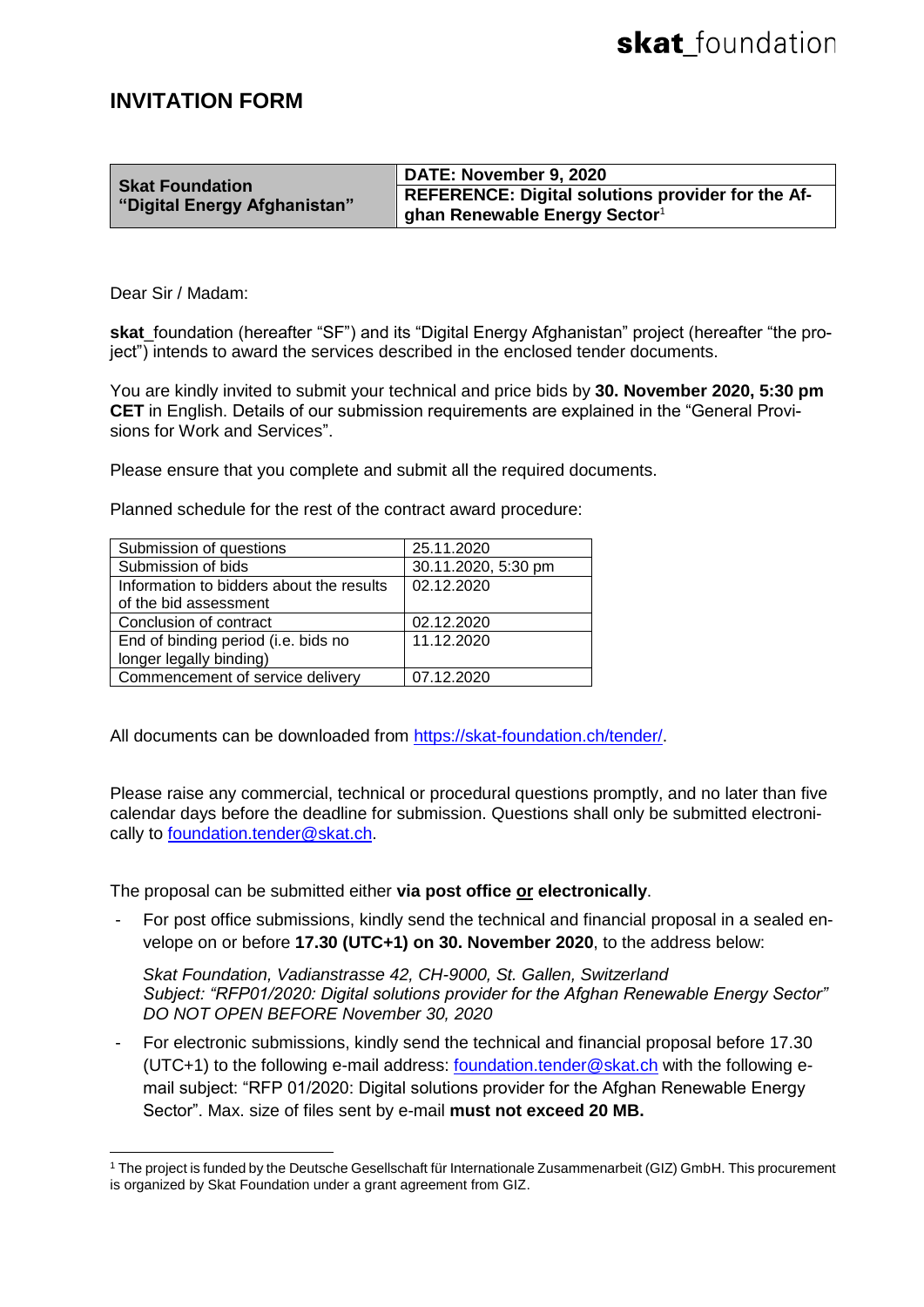It shall remain the bidders' responsibility to ensure that their proposal reaches the address above on or before the deadline. Proposals that are received after the deadline indicated above shall not be considered for evaluation.

The proposal will be valid for a minimum period of 30 days ("Validity of the Proposal"; see also General Provisions Article 10).

We reserve the right to award the contract on the basis of the initial bids without entering into negotiations.

Please refer to the published bidding documents (see annexes) and follow the "General Provisions for Work and Services".

Thank you and we look forward to receiving your Proposal.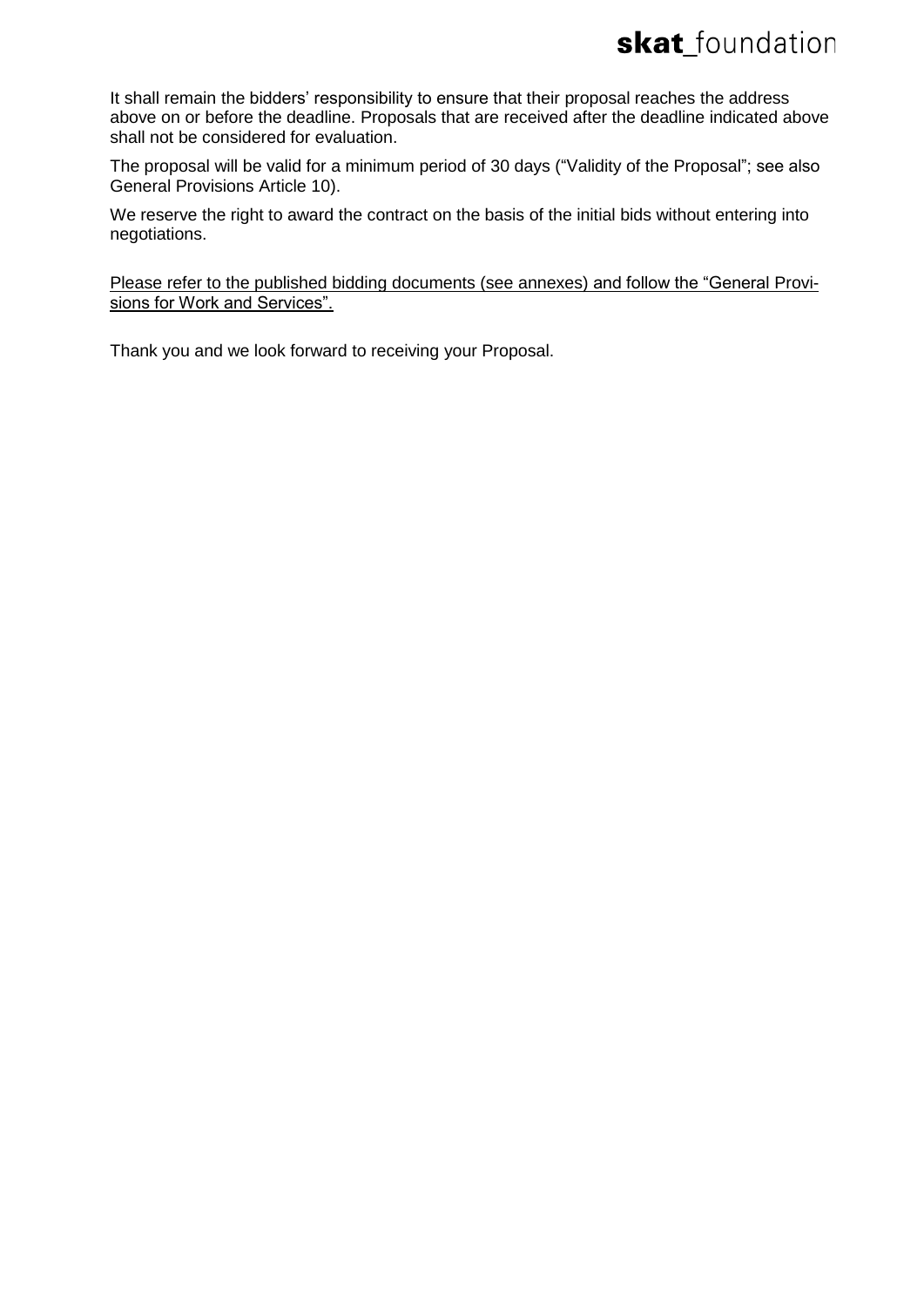#### DESCRIPTION OF REQUIREMENTS

| 1              | <b>Brief Description of</b><br>the Required Services                        | The main objective of this assignment is the provision of programming<br>expertise and creative design to develop an interactive website that<br>serves as a host for at least five digital tools. The digital tools will transfer<br>know-how from five topics: photovoltaic roof top systems, solar cooling,<br>micro hydropower, mini-grids, integration of renewable energies into the<br>national grid.<br>The Contractor shall be responsible for tasks such as conceptualisation<br>and for development of the website and the five digital tools. |                                                                                                                                                    |
|----------------|-----------------------------------------------------------------------------|-----------------------------------------------------------------------------------------------------------------------------------------------------------------------------------------------------------------------------------------------------------------------------------------------------------------------------------------------------------------------------------------------------------------------------------------------------------------------------------------------------------------------------------------------------------|----------------------------------------------------------------------------------------------------------------------------------------------------|
|                |                                                                             | <b>Deliverable</b>                                                                                                                                                                                                                                                                                                                                                                                                                                                                                                                                        | <b>Deadline</b>                                                                                                                                    |
|                |                                                                             | Work plan<br>1.                                                                                                                                                                                                                                                                                                                                                                                                                                                                                                                                           | One week after "start of contract" (soc)                                                                                                           |
|                |                                                                             | $\overline{2}$ .<br>Concept                                                                                                                                                                                                                                                                                                                                                                                                                                                                                                                               | 15.01.2021                                                                                                                                         |
|                |                                                                             | 3 <sub>1</sub><br>Website                                                                                                                                                                                                                                                                                                                                                                                                                                                                                                                                 | Six months after soc                                                                                                                               |
|                |                                                                             | incl. online feedback sessions                                                                                                                                                                                                                                                                                                                                                                                                                                                                                                                            | Regularly / on demand                                                                                                                              |
|                |                                                                             | 4.<br>Digital tools (2.1-2.5)                                                                                                                                                                                                                                                                                                                                                                                                                                                                                                                             | Six months after soc                                                                                                                               |
|                | <b>List of Expected Out-</b>                                                | incl. online workshops                                                                                                                                                                                                                                                                                                                                                                                                                                                                                                                                    | Regularly / on demand                                                                                                                              |
| 2              | puts to be Delivered                                                        | 5.<br>Hardware specifications                                                                                                                                                                                                                                                                                                                                                                                                                                                                                                                             | To be discussed                                                                                                                                    |
|                |                                                                             | incl. procurement of items                                                                                                                                                                                                                                                                                                                                                                                                                                                                                                                                | After approval of specifications                                                                                                                   |
|                |                                                                             | 6.<br>Reporting                                                                                                                                                                                                                                                                                                                                                                                                                                                                                                                                           |                                                                                                                                                    |
|                |                                                                             | Inception report                                                                                                                                                                                                                                                                                                                                                                                                                                                                                                                                          | During kick-off meeting                                                                                                                            |
|                |                                                                             | Progress reports                                                                                                                                                                                                                                                                                                                                                                                                                                                                                                                                          | 12.03.2021 / 11.06.2021                                                                                                                            |
|                |                                                                             | Approved final Report                                                                                                                                                                                                                                                                                                                                                                                                                                                                                                                                     | 30.07.2021                                                                                                                                         |
|                |                                                                             | Handover<br>7.                                                                                                                                                                                                                                                                                                                                                                                                                                                                                                                                            | 30.07.2021                                                                                                                                         |
|                |                                                                             |                                                                                                                                                                                                                                                                                                                                                                                                                                                                                                                                                           |                                                                                                                                                    |
| $\mathbf{3}$   | <b>Frequency of Report-</b><br>ing and Progress Re-<br>porting Requirements | See deliverable 6 above.                                                                                                                                                                                                                                                                                                                                                                                                                                                                                                                                  |                                                                                                                                                    |
| 4              | <b>Location of work</b>                                                     | □ Exact Address/es                                                                                                                                                                                                                                                                                                                                                                                                                                                                                                                                        |                                                                                                                                                    |
|                |                                                                             | ⊠ At Contractor's Location                                                                                                                                                                                                                                                                                                                                                                                                                                                                                                                                |                                                                                                                                                    |
| $\overline{5}$ | <b>Expected duration</b><br>of work                                         | 8 months from the signing of the contract                                                                                                                                                                                                                                                                                                                                                                                                                                                                                                                 |                                                                                                                                                    |
| 6              | <b>Target start date</b>                                                    | 01 December 2020                                                                                                                                                                                                                                                                                                                                                                                                                                                                                                                                          |                                                                                                                                                    |
| $\mathbf{7}$   | <b>Estimated</b><br>completion date                                         | 31 July 2021                                                                                                                                                                                                                                                                                                                                                                                                                                                                                                                                              |                                                                                                                                                    |
| 8              | Language of the<br><b>Proposal</b>                                          | English                                                                                                                                                                                                                                                                                                                                                                                                                                                                                                                                                   |                                                                                                                                                    |
| 9              | <b>Pre-proposal</b><br>conference                                           | Not Applicable                                                                                                                                                                                                                                                                                                                                                                                                                                                                                                                                            |                                                                                                                                                    |
| 10             | <b>Travels Expected</b>                                                     |                                                                                                                                                                                                                                                                                                                                                                                                                                                                                                                                                           | Representatives of the expert team are expected to travel to Switzerland<br>and/or Germany as needed. All travel related costs need to be included |
|                |                                                                             | in company's offers.                                                                                                                                                                                                                                                                                                                                                                                                                                                                                                                                      |                                                                                                                                                    |
|                |                                                                             | ⊠ Required                                                                                                                                                                                                                                                                                                                                                                                                                                                                                                                                                |                                                                                                                                                    |
|                | Implementation                                                              | $\Box$ Not Required                                                                                                                                                                                                                                                                                                                                                                                                                                                                                                                                       |                                                                                                                                                    |
| 11             | <b>Schedule indicating</b>                                                  |                                                                                                                                                                                                                                                                                                                                                                                                                                                                                                                                                           |                                                                                                                                                    |
|                | breakdown and timing<br>of activities                                       |                                                                                                                                                                                                                                                                                                                                                                                                                                                                                                                                                           | [A detailed breakdown/timeline of activities needs to be included as                                                                               |
|                |                                                                             | part of the company's methodology reflecting the requirements from<br>the Terms of Reference]                                                                                                                                                                                                                                                                                                                                                                                                                                                             |                                                                                                                                                    |
|                | <b>Names and curricu-</b>                                                   | ⊠ Required                                                                                                                                                                                                                                                                                                                                                                                                                                                                                                                                                |                                                                                                                                                    |
|                | lum vitae of individu-                                                      | $\Box$ Not Required                                                                                                                                                                                                                                                                                                                                                                                                                                                                                                                                       |                                                                                                                                                    |
| 12             | als who will be in-                                                         |                                                                                                                                                                                                                                                                                                                                                                                                                                                                                                                                                           |                                                                                                                                                    |
|                | volved in completing<br>the services                                        |                                                                                                                                                                                                                                                                                                                                                                                                                                                                                                                                                           |                                                                                                                                                    |
|                |                                                                             | $\Box$ Other currency (if required)                                                                                                                                                                                                                                                                                                                                                                                                                                                                                                                       |                                                                                                                                                    |
| 13             | <b>Currency of Proposal</b>                                                 | ⊠ Euro                                                                                                                                                                                                                                                                                                                                                                                                                                                                                                                                                    |                                                                                                                                                    |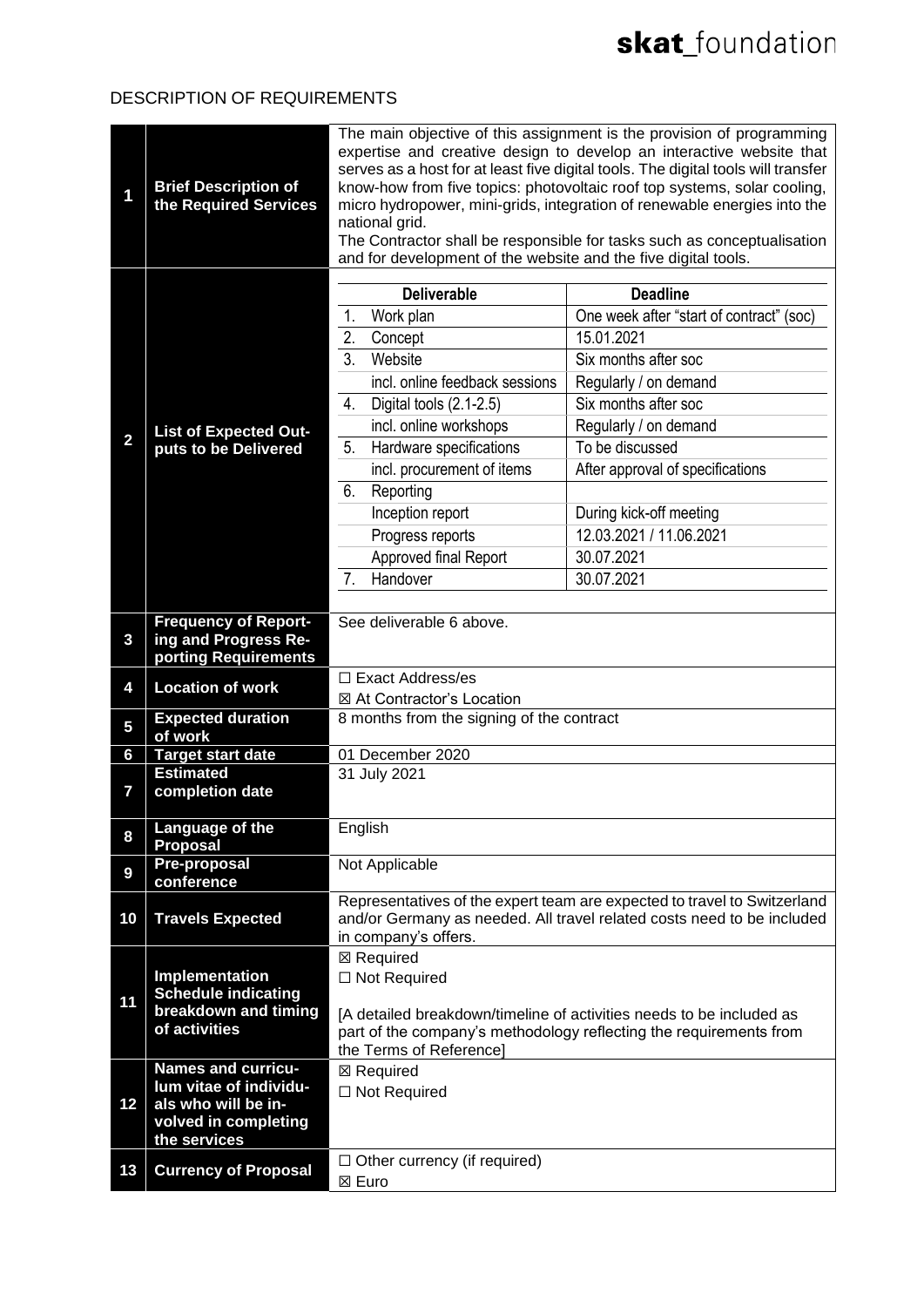| 14 | <b>Value Added Tax on</b><br>Price Proposal <sup>2</sup> | $\Box$ must be inclusive of VAT and other applicable indirect taxes                                                                                                                                                                                                        |  |
|----|----------------------------------------------------------|----------------------------------------------------------------------------------------------------------------------------------------------------------------------------------------------------------------------------------------------------------------------------|--|
|    |                                                          | X must be exclusive of VAT and other applicable indirect taxes                                                                                                                                                                                                             |  |
| 15 | <b>Bid Security</b>                                      | Will not be applied                                                                                                                                                                                                                                                        |  |
| 16 | <b>Liquidated Damages</b>                                | Will not be applied                                                                                                                                                                                                                                                        |  |
| 17 | <b>Performance Security</b>                              | Not Required                                                                                                                                                                                                                                                               |  |
| 18 | <b>Financial Standing</b>                                | Not Required                                                                                                                                                                                                                                                               |  |
|    |                                                          | $\Box$ 10 days                                                                                                                                                                                                                                                             |  |
|    |                                                          | $\boxtimes$ 30 days                                                                                                                                                                                                                                                        |  |
| 19 | <b>Validity Period of Pro-</b><br>posals (Counting for   | $\Box$ 90 days                                                                                                                                                                                                                                                             |  |
|    | the last day of sub-<br>mission of quotes)               | In exceptional circumstances, SF may request the bidder to extend the<br>validity of the proposal beyond what has been initially indicated in this<br>RFP. The bidder shall then confirm the extension in writing, without any<br>modification whatsoever on the proposal. |  |
| 20 | <b>Partial Quotes</b>                                    | ⊠ Not permitted                                                                                                                                                                                                                                                            |  |
|    |                                                          | $\square$ Permitted                                                                                                                                                                                                                                                        |  |
| 21 | <b>Payment Terms</b>                                     | There will be three payment terms with each instalment covering 33%<br>of total contract value as shown below:<br>• Advance payment on signing of the contract: 33%<br>• Submission and approval of March report: 33%                                                      |  |
|    |                                                          | • Going live of website and tools and approval of final report: 33%                                                                                                                                                                                                        |  |
| 22 | <b>Type of Contract</b>                                  | ⊠ Contract for professional services                                                                                                                                                                                                                                       |  |
|    |                                                          | $\Box$ Other Type of Contract [pls. specify]                                                                                                                                                                                                                               |  |
| 23 | <b>Evaluation Method for</b>                             | Combined scoring method, using the 70%-30% distribution for tech-                                                                                                                                                                                                          |  |
|    | the Award of Contract                                    | nical and financial proposals.                                                                                                                                                                                                                                             |  |
|    |                                                          | Technical Proposal (70%)<br>⊠ Explained strategy, processes, learning and innovation, project man-                                                                                                                                                                         |  |
|    | <b>Criteria for the As-</b>                              | agement 31%                                                                                                                                                                                                                                                                |  |
| 24 |                                                          | ⊠ Qualification of personnel 69%                                                                                                                                                                                                                                           |  |
|    | sessment of Proposal                                     |                                                                                                                                                                                                                                                                            |  |
|    |                                                          | Financial Proposal (30%)                                                                                                                                                                                                                                                   |  |
|    |                                                          | To be computed as a ratio of the Proposal's offer to the lowest price<br>among the proposals received by SF.                                                                                                                                                               |  |
|    | SF will award the con-                                   | ⊠ One service provider                                                                                                                                                                                                                                                     |  |
| 25 | tract to:                                                | $\Box$ One or more service providers                                                                                                                                                                                                                                       |  |
| 26 | <b>General Provisions<sup>3</sup></b>                    | The General Provisions for Work and Services for SF can be found as<br>Annex 2.                                                                                                                                                                                            |  |
| 27 | <b>Annexes to this RFP</b>                               | See https://skat-foundation.ch/tender/                                                                                                                                                                                                                                     |  |
|    |                                                          | Email to: foundation.tender@skat.ch                                                                                                                                                                                                                                        |  |
| 28 | <b>Contact for Inquiries</b><br>(Written inquiries sent  | Any delay in SF's response shall be not used as a reason for extending                                                                                                                                                                                                     |  |
|    | by email only) <sup>4</sup>                              | the deadline for submission unless SF determines that such an exten-<br>sion is necessary and communicates a new deadline to the bidders.                                                                                                                                  |  |
| 29 | <b>Deadline for submis-</b>                              | Five (5) working days before the deadline for submission of proposals.                                                                                                                                                                                                     |  |
|    | sion of requests for<br>clarification                    |                                                                                                                                                                                                                                                                            |  |
|    | SF manner of dissemi-                                    | SF will respond to the requesting bidder on the website of SF                                                                                                                                                                                                              |  |
| 30 | nating supplemental                                      | (https://skat-foundation.ch/tender/) by providing a Q&A document. All                                                                                                                                                                                                      |  |
|    | information to the                                       |                                                                                                                                                                                                                                                                            |  |

<sup>&</sup>lt;sup>2</sup> The financial bid is exclusive of VAT. However, VAT will be charged depending on local conditions.

<sup>&</sup>lt;sup>3</sup> Service providers are alerted that non-acceptance of the terms of the General Terms and Conditions (GTC) may be grounds for disqualification from this procurement process.

<sup>4</sup> This e-mail address is officially designated by SF. If inquiries are sent to other person/s or address/es, even if they are SF staff, SF shall have no obligation to respond nor can SF confirm that the query was received.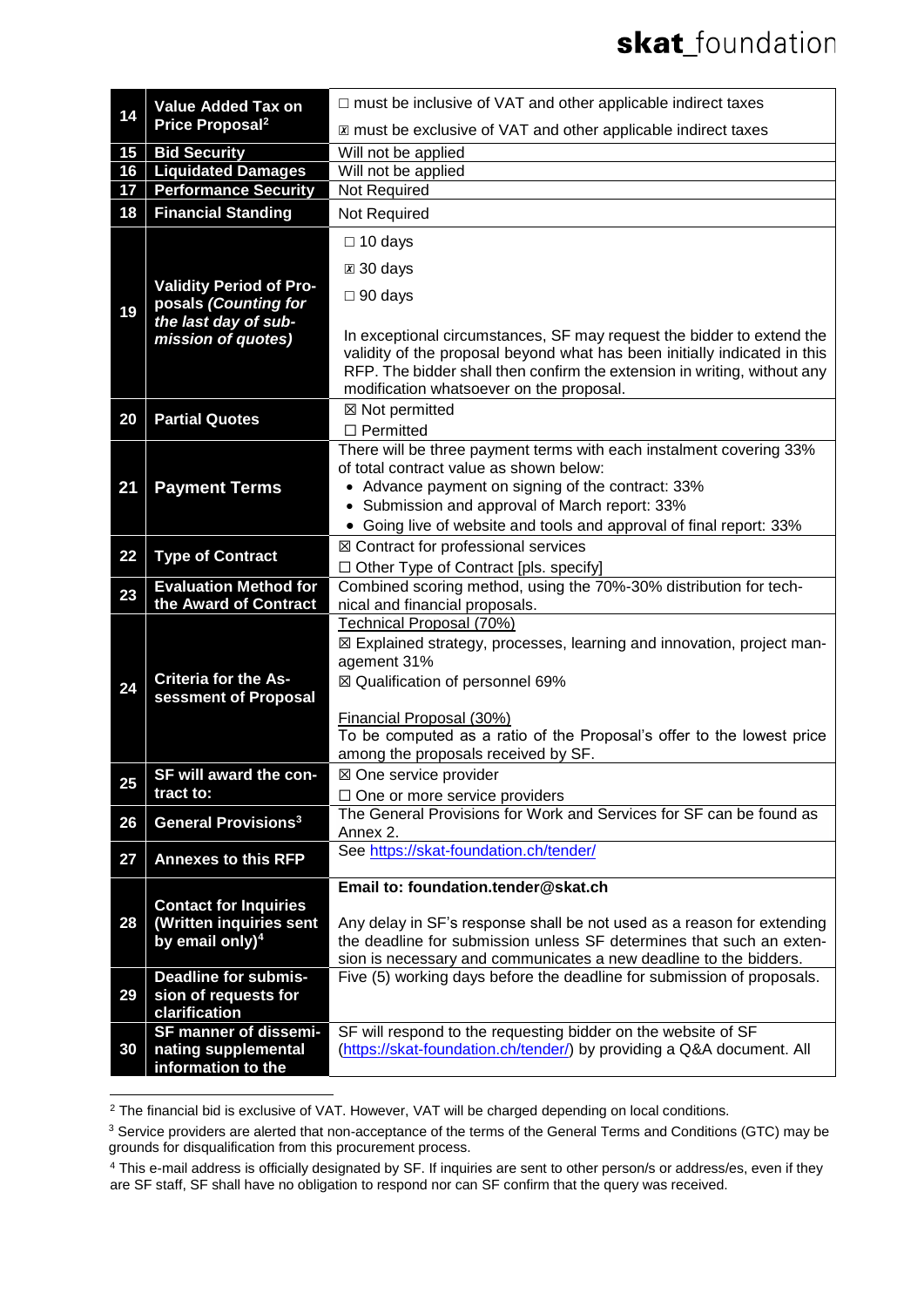|    | <b>RFP and responses</b><br>/clarifications to<br>queries | bidders will be informed that the Q&A document has been updated. By<br>this, all bidders receive notice of answers provided by SF.                                                                                        |
|----|-----------------------------------------------------------|---------------------------------------------------------------------------------------------------------------------------------------------------------------------------------------------------------------------------|
| 31 | Documents to be sub-<br>mitted:                           | $\boxtimes$ Technical proposal, max. ten (10) pages                                                                                                                                                                       |
|    |                                                           | $\boxtimes$ Annex 6: financial proposal submission form (price bid)                                                                                                                                                       |
|    |                                                           | $\boxtimes$ Annex 7: Bidder submission form                                                                                                                                                                               |
|    |                                                           | $\boxtimes$ Annex 8: Bidder information form                                                                                                                                                                              |
|    |                                                           | $\boxtimes$ Annex 9: CVs of proposed experts for the assignment, as per the<br>qualification requirements in the ToR                                                                                                      |
|    |                                                           | ⊠ Annex 10: (if applicable): Joint Venture/ Consortium/ Association in-<br>formation form                                                                                                                                 |
|    |                                                           | ⊠ Annual financial statements from 2018 and 2019 (in case of JV/Con-<br>sortia/Association, financial statements are only needed from lead or-<br>ganisation)                                                             |
|    |                                                           | $\boxtimes$ Copy of the registration from relevant Registry in the country of origin<br>defining the constitution or legal status, place of registration, and princi-<br>pal place of business; (no translation required) |
| 32 | Other:                                                    | Maximum budget for this assignment is 162.000 EUR (excl. VAT). SF<br>holds the right to eliminate offers exceeding the maximum available<br>budget for this contract.                                                     |